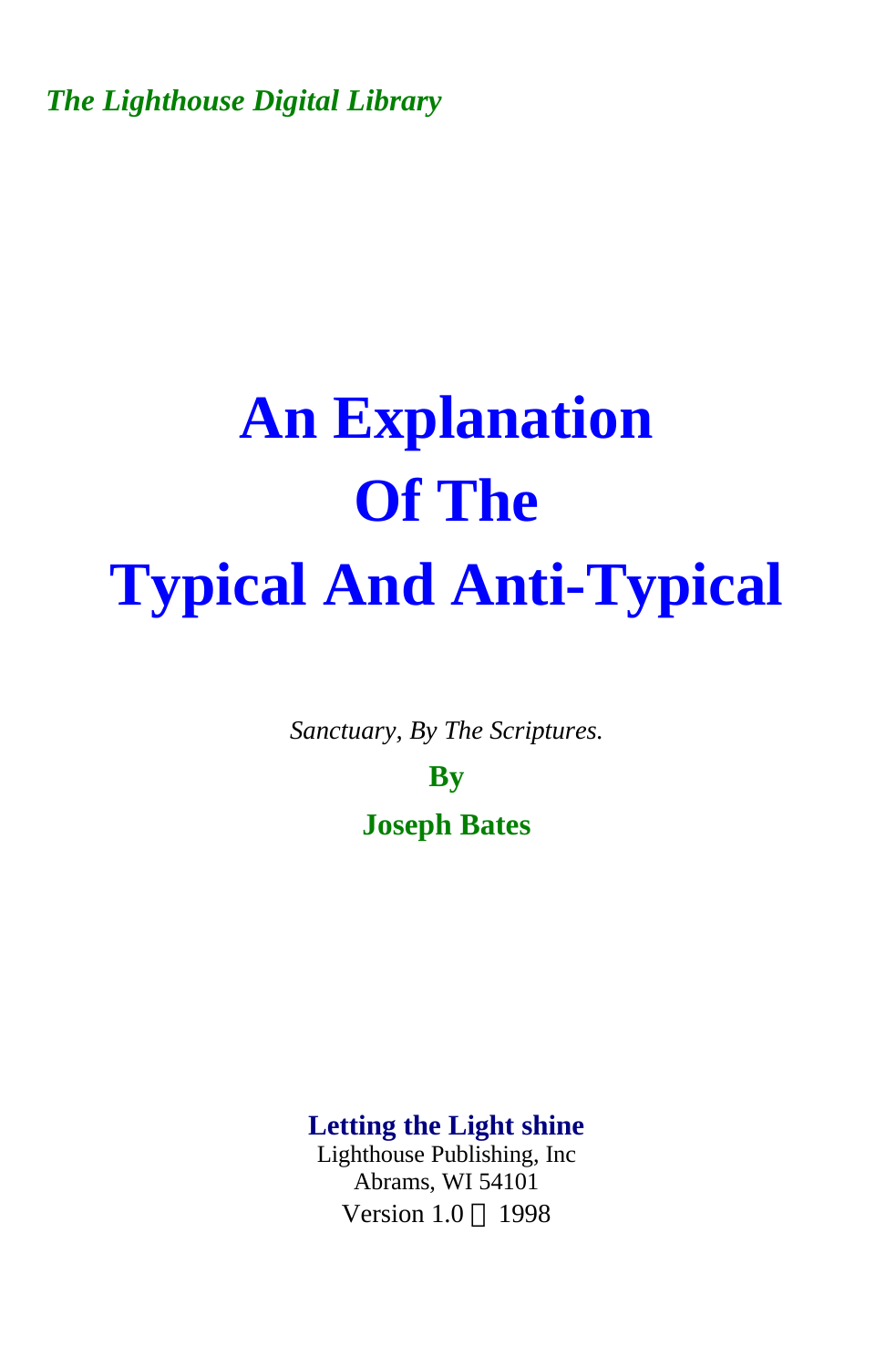## **EXPLANATION OF THE CHART:**

IT appears that God's instruction to Moses on Mount Sinai, was the most simple and yet the most impressive imaginable, viz: SHADOWS. When the sun shines, how clearly the shadows of things, animate and inanimate, appear. Even little children, without the aid of books, can understand them. How impossible to counterfeit the shadows of every day scenes around us.

Then, by giving a little attention to the instructions of God to Moses, in the Mount, we may clearly understand the ministrations of Jesus, our high priest in the holy places in heaven, since his ascension.

By following this instruction we may learn the manner, time and termination of the daily ministration of Jesus in the heavens, &c. &c.

Take one example of this teaching. The time in which God delivered his people from Egypt, about 3440 years ago, they were directed to kill a lamb at 3 o'clock in the afternoon, on the 14th day of the first month, viz: Abib or April; This was to be continued at its appointed season every year, and thus more than fifteen hundred years passed on to the 14th day of the 1st month, A. D. 31, even at three o'clock in the afternoon, and Jesus the Lamb of God yielded up the ghost. This certainly was exact. Can any other type fail? No, no. "And look that thou make them after the pattern which thou was caused to see in the mount." Exo. 25:40.

"For the invisible things of him from the creation of the world are clearly seen, being understood by the things that are made," &c. Rom. 1:20. What things? A part of what is drafted in the Chart, teaching us more clearly the "Present Truth," viz. The SABBATH AND SHUT DOOR.

Patterns of things, and instructions which Moses received from God on Mount Sinai.

No. 1. This is the Court, simply an enclosure for the Tabernacle. One hundred cubits long, fifty wide, and five high. See Exo. 27:18.

No. 2. This is the Tabernacle in the court, and is thirty cubits long, ten wide, and divided in two apartments - first, the Holy - second, the Most Holy.

No. 3. BRAZEN ALTAR. - The place for Burnt, Peace, Trespass and Meat offerings. Stands before the Tabernacle door. See Exo. 27:1-8; Lev. 4, 5, 6.

No. 4. BRAZEN LAVER. - This sets on the south side of the Tabernacle door for the Priests to wash in. Exodus 30:18-21.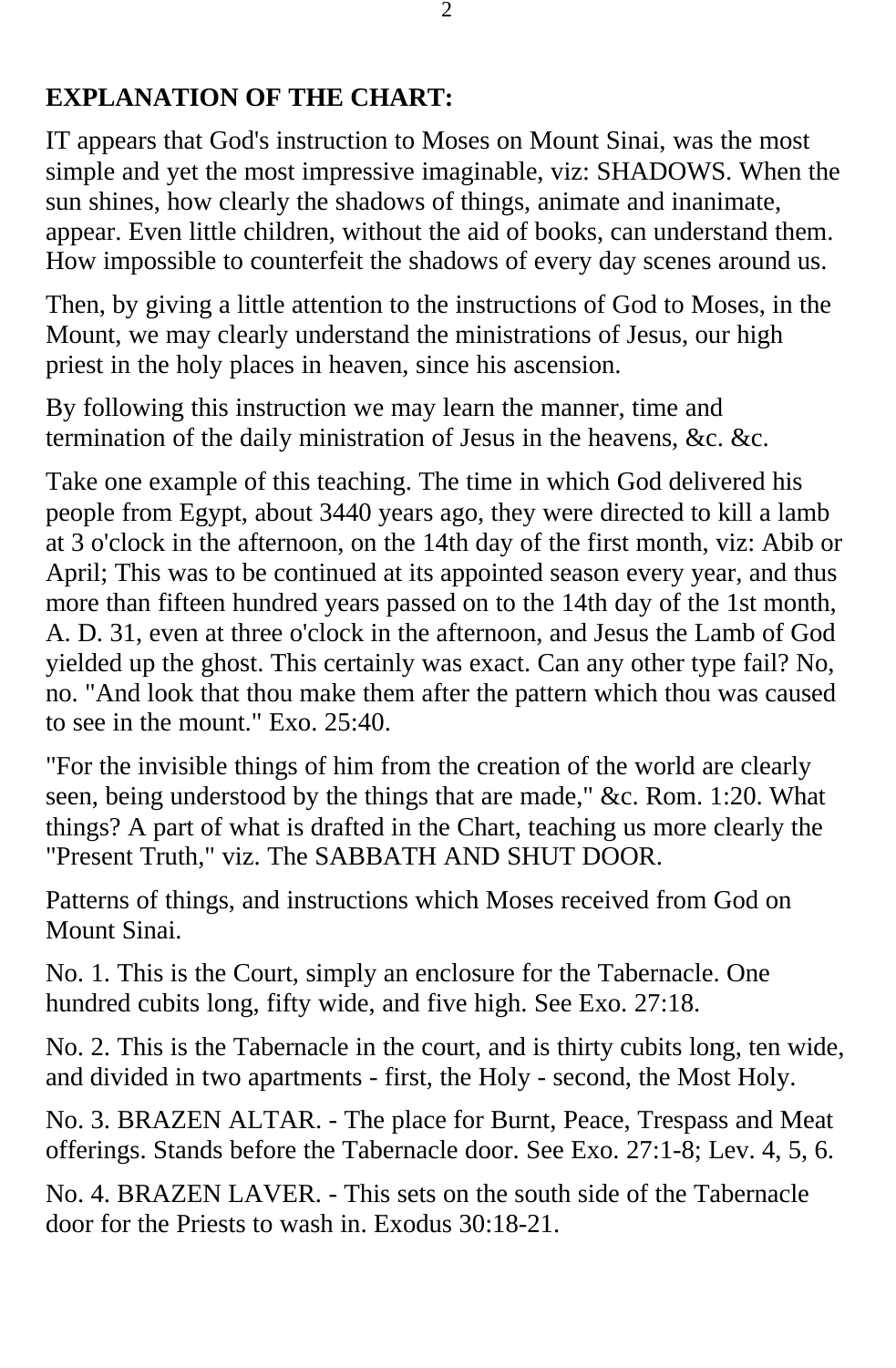#### **FURNITURE OF THE TABERNACLE.**

No. 5. GOLDEN CANDLE STICK. South side, represents the state of the seven churches. Rev. 1:20; 2:1.

Oil denotes faith. Matt. 25:8.

Lamp denotes Word of God. Ps. 110:105.

Light denotes "Present Truth," 1 Peter 1:12.

No. 6. GOLDEN TABLE. - North side, twelve loaves of bread, replenished every Sabbath morning. Exo. 25:23-30. Lev. 24:5-8.

No. 7. GOLDEN ALTAR. - Before the Vail, continual fire thereon, to offer a perpetual incense and the national atonement for sin. - Exo. 30:7-10.

No. 8. ARK OF THE TESTIMONY - covered every where with gold. Exo. 25:10,11.

No. 9. MERCY SEAT - covering of the Ark. Exo. 25:17.

No. 10. CHERUBIMS, - of beaten gold on each end of the Mercy Seat. Exo. 25:18-21.

No. 11. HIGH PRIEST - Aaron. Exo. 28:1-42, 43.

GOLDEN CENSER - in the hand of the High Priest. - Lev. 16:12.

TABLES OF THE COVENANT. In No. 8, the Ark. Exo. 40:20; 34:28,29.

# **OUTSIDE OF THE COURT.**

A & B. Moses and Aaron on the East with their households.

# **MEN ARMED FOR WAR.**

C. On the East towards the Sun's rising, Judah, Issachar and Zebulon: numbering 186,400 under the standard of the Lion.

D. On the South, Reuben, Simeon, and Gad, with 151,450 under the standard of Cherub.

E. On the West side, Ephraim, Manasseh and Benjamin, with 108,100, under the standard of the Man.

F. On the North, Dan, Asher and Naphtali, with 157,600 under the standard of the Flying Eagle.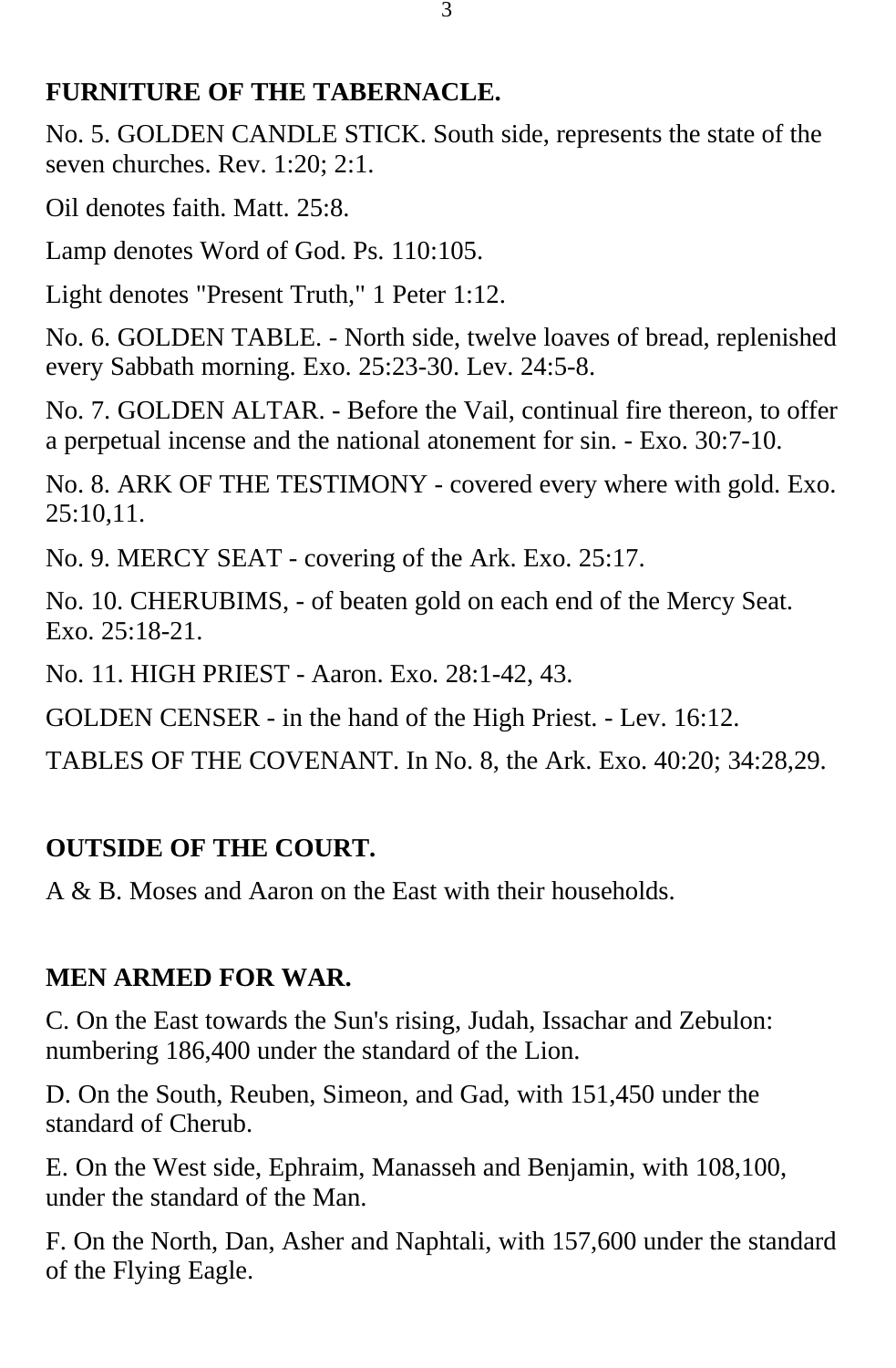All the armed men number 603,550. Num. 2:32.

Levi and Joseph are not with the men of war.

The tribe of Levi are separated for the Priesthood and burden bearers of all the holy and most holy things.

The three sons of Levi with their tribes are stationed as near the Ark of the Testimony as possible, that no wrath come upon the congregation of Israel while they keep the charge of the Covenant (ten Commandments.) Num. 1:53.

G. Merari on the North with 3,200 burden bearers.

H. Gershom on the West with 2,630 burden bearers.

I. Kohath on the South with 2,750 burden bearers.

All of these 8,580 keep in charge the Court, Tabernacle, and all its furniture, and bear it which ever way the cloud moves.

The cloud by day and fire by night, rests on the Tabernacle.

The 603,550 armed men, 8,580 burden bearers of the tribe of Levi, with their families, probably numbering two and a half millions.

Manasses and Ephraim are substituted for Joseph and Levi, to complete the twelve tribes. Gen. 48:6.

# **THE PRIESTHOOD IN THEIR DAILY MINISTRATION.**

Aaron, the brother of Moses, is the first High Priest for the Holy Sanctuary. His sons are his successors and with him in the Ministry. Exo. 29:1-38.

In this daily ministration the individual brings his sacrifice for his sin of knowledge to the Brazen Altar, slays it and prepares the fat for the Priest, who burns it upon the Altar, and thus atonement is made for the individual sin until the Crucifixion of our Lord, Jesus Christ. The body or carcass of the beast is then burnt without the camp.

Thus the daily atonement for individual sins goes on throughout the year, until the 10th day of the 7th month, then the trumpets sound to call the people to their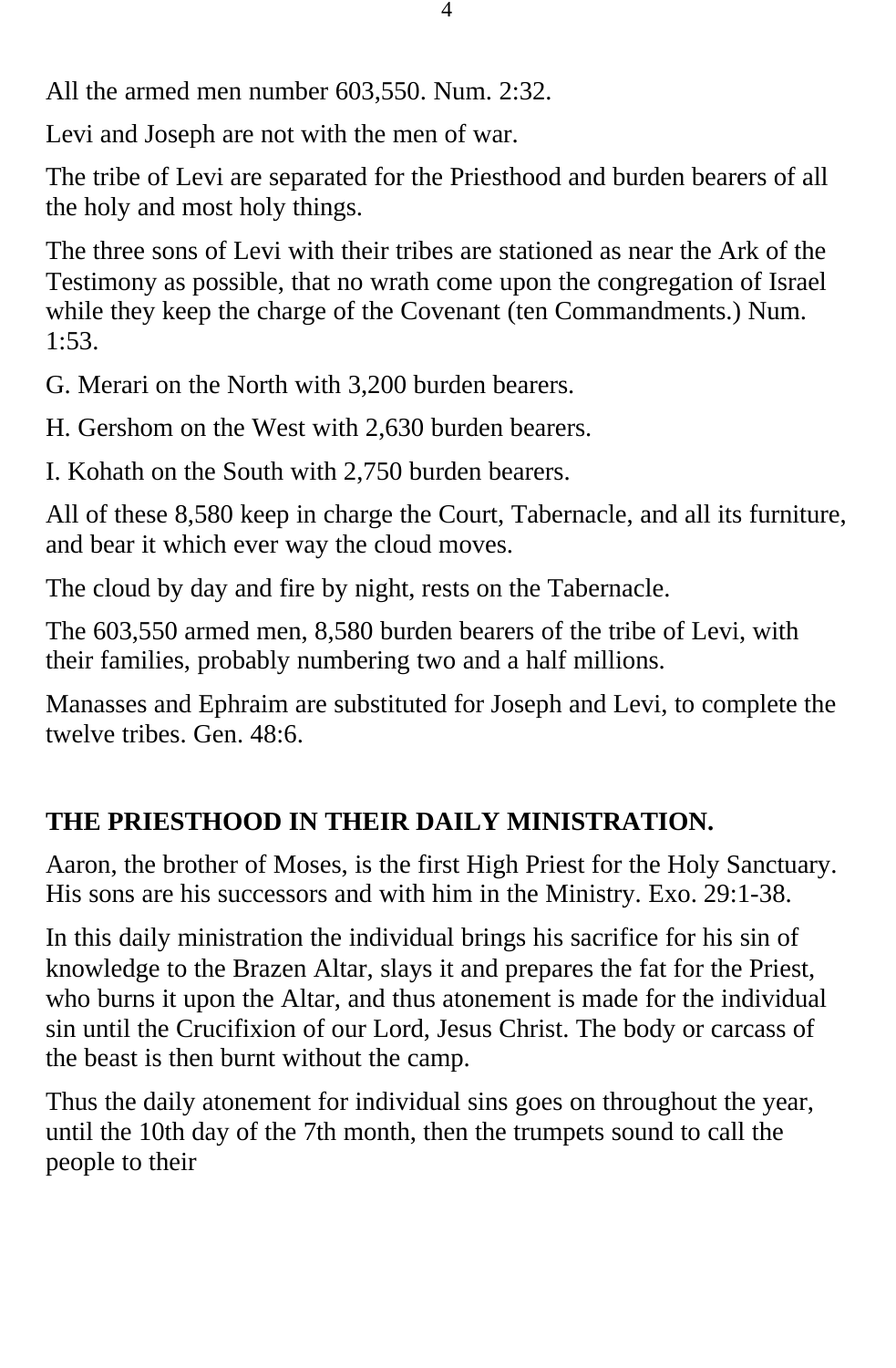#### **NATIONAL ATONEMENT, CLEANSING THE HOLY SANCTUARY.**

"An Holy Convocation : an Ecclesiastical Assembly."

[J. E. Worcester.]

The 10th day of the 7th month every year, the holy sanctuary is cleansed. This is the day the sweet incense from the Golden Censer ascends up between the wings of the Cherubim's to the Father. This is the day of the sprinkling of blood on the mercy seat and seven times before it, and seven times on the Golden Altar. This is the day of affliction for all Israel, and is to be a Sabbath or rest, from even to even, [24 hours.] you shall rest your Sabbath. The sum of all this whole day's work is in eighteen words, viz. "because of the uncleanness of the children of Israel, and because of their transgressions in all their sins." Lev. 16:16.

The following will explain the Convocation day: Lev. 16:17,33; Num. 29:7; Lev.23:4,27; day of affliction 29 v., rest day or Sabbath, and when to begin it, 32. Day of blood, Lev. 16:14,15,18,19, in the Holy Sanctuary, 33. Day to use the Golden Censer 12,13. See where the multitude was when Zac. performed the service: Luke 1:10. Paul's exposition of this day's work: blood offered for the errors of the people. Heb. 9:7, the mercy seat, and seven times before the mercy seat, 11,14. Then kill the goat whose lot falls to the Lord, 9 v. and with his blood enters the holy again and sprinkles his blood upon the mercy seat and seven times before it, 15 v. He also sprinkles the blood of the bullock, and the goat seven times upon the Golden Altar and upon the horns thereof, to cleanse it because of their transgression, 18,19.

The scape goat shall then bear away all their sins, 20-22. And the Priest shall make an atonement for the Holy Sanctuary, and for the Tabernacle of the congregation and the Altar, and for the Priests, and for the people, 33 v.

In this manner the national atonement was to be made every 10th day of the 7th month, until a Priest should come who had no beginning or end of days.

Paul calls them shadows of good things to come. In his epistle to the Hebrews, he shows that Christ came to take these first away that he may establish the second; 10:9,10.

He also shows that we, under the gospel, have just such an high priest, who is minister of the Sanctuary and of the true Tabernacle which the Lord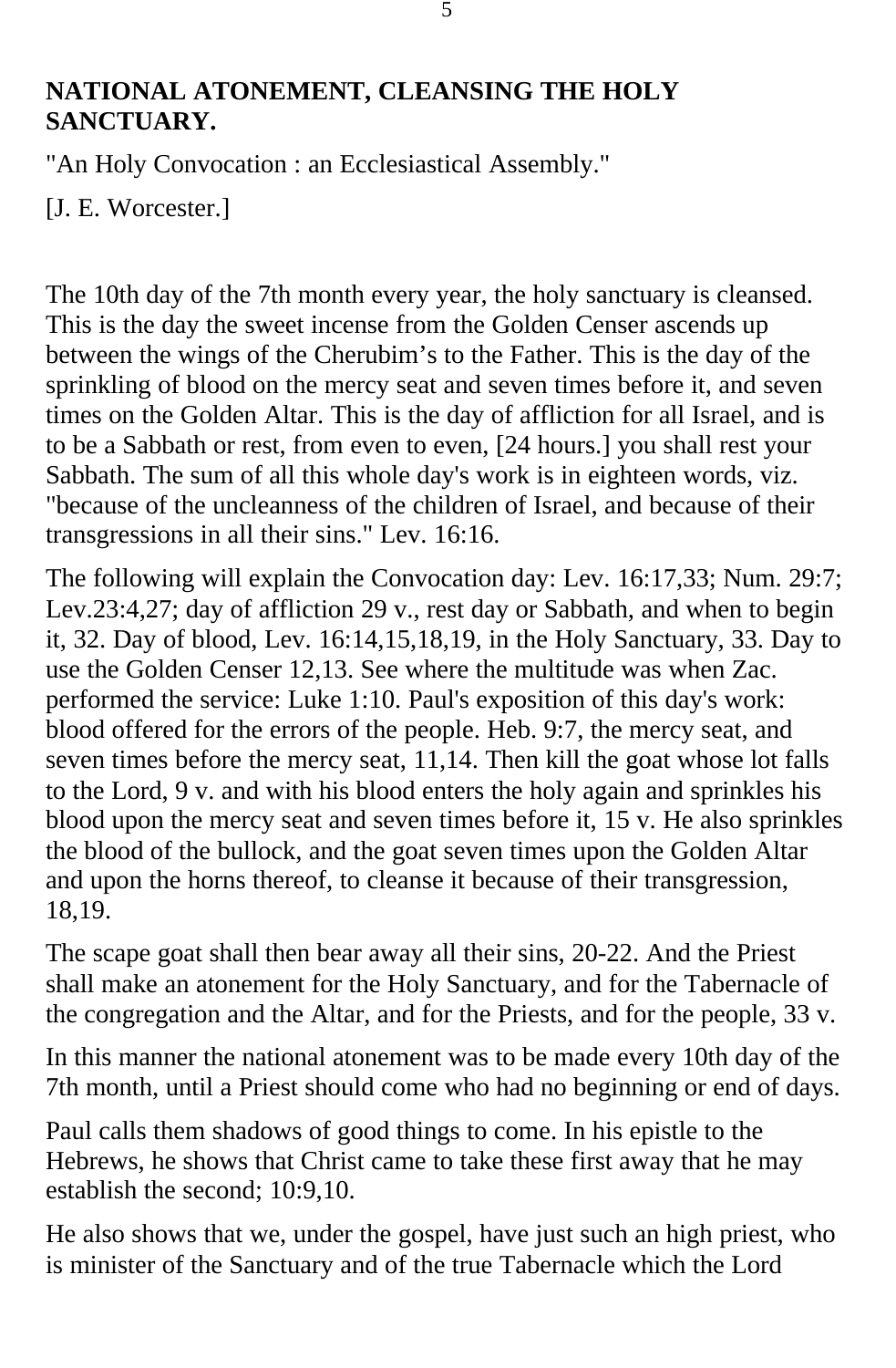pitched and not man, 8:1,2. He also comments on the Tabernacle and Holy Sanctuary, (See 9:1-5,) and shows for what the High Priest entered the holiest of all  $(6,7)$ , to blot out the errors of the people.

To understand the good things, (Heb. 10:1,) we must follow the pattern which means types, shadows or figures. Paul shows, first, that Aaron or the High Priest was not a perfect shadow of Christ, but Melchisedec was in all other respects that which Aaron could not be, for he was both King and Priest, without descent, having neither beginning of days nor end of life, but made like unto the Son of God. Heb. 7:1-3.

Second, that he needed not to offer daily for his and the people's sins, for this he did once when he offered up himself. 27th verse.

Third, nor yet that he should enter into the holy places every year, with the blood of others. He does it but once, (9:25,26,) but he does not enter but one holy place at a time. In other respects Christ will follow Aaron and his successors.

# **K. ANTI-TYPE OR SUBSTANCE.**

Now consider the Tabernacle and furniture in the buildings on the Chart, as a pattern of things in the heavens, and the High Priest to represent the Lord Jesus, as in Heb. 8:1; 9:1-5.

When did Jesus ascend there? Ans. - A. D. 31.

Where did he commence his daily Ministration as Mediator for all the world? Ans. - In the Holy Place. Proof - Paul, Heb. 9:12; John, Rev. 1:12,14; Jesus, Rev. 2:1. The proof is clear that he was in the Holy Place, where the Golden Candlesticks were, sixty-five years after his ascension, from A. D. 31 to 96, and that his daily ministration could not cease until the end of the appointed time, 2,300, "Evening, Morning," or "daily Sacrifice."

The Ancient of Days, (God,) sets between the Cherubims, in the Most Holy Place. This is where he is sought unto when the National Atonement is made. Where then is His THRONE during the daily ministration? Ans. - In the type. See Exo. 29:42-44, and 30:6,36. In the anti-type, Jesus says he sets on his Father's Throne, Rev. 3:21. John in vision sees the throne in the Holy Place where the seven lamps of fire are. See Rev. 4:1,2 and 5; 5:1,7. God was thereon.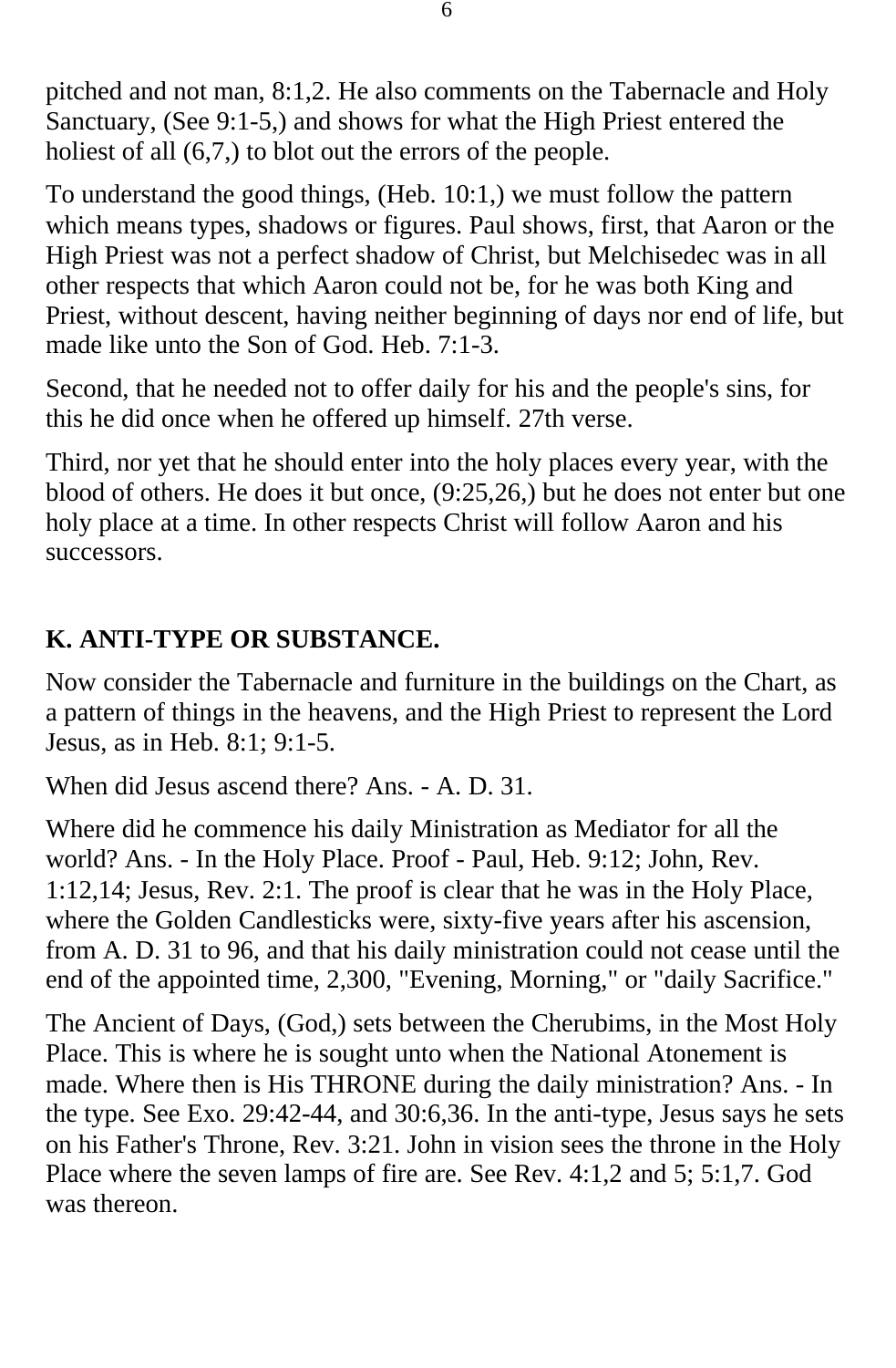How long will Jesus our High Priest Minister in the Holy Place? Answer - Until the appointed time ends.

## **TWENTY-THREE HUNDRED DAYS.**

Where shall we begin? Ans. - In the 7th year of Artaxerxes, 457 years B. C. Add to this 1843 full years and we come to the end of the appointed time.

If it be asked why the twenty-three hundred days ended on the 10th of the 7th month, 1844, we answer because the commandment did not go forth until the middle of B. C. 457, therefore the first six months of that year must be added to B. C. 1844, which brings us to the 10th of the 7th month, 1844, which two numbers add together, and the result is 2300 years, full and complete.

The typical High Priests appointed time was unto 365 days [one year.] Our High Priest's appointed time to cleanse the Sanctuary was unto 2,300 days, [years,] the 10th day of the 7th month was the time in the year: never to be altered. "Every thing upon his day." Lev. 23:4,37.

The work of the High Priest continued on in the type until Jesus was crucified and nailed, the sacrifice and oblation, to his cross, (Dan. 9:27; Col.2:14,) in the midst of the seventieth week. Here the work of the schoolmaster ceased, (Gal. 3:23-26,) when Christ ascended and entered the Holy, (Heb. 9:12,) then faith came. This was in the Spring of AD 31. To this add the last half of the seventieth week, viz: Three and a half years, and we have the 7th month, A. D. 34. Here ends the 490 years of the seventy weeks. To this add 1810 years, and the 2300 years are complete, ending in the fall of 1844.

Now to the 1810 years add the three and a half years the last of the seventy, and we have the whole time, viz. 1813 years, (save forty days,) for the time of the daily ministration of our High Priest in the Holy Place in Heaven.

Here his work ceased; Ministering and Mediating for the whole world forever; and he like his pattern in the type, entered the Most Holy Place, bearing upon his breast plate of Judgment the twelve tribes of the House of Israel. See Exo. 28:29, and Rev. 7:4. Here the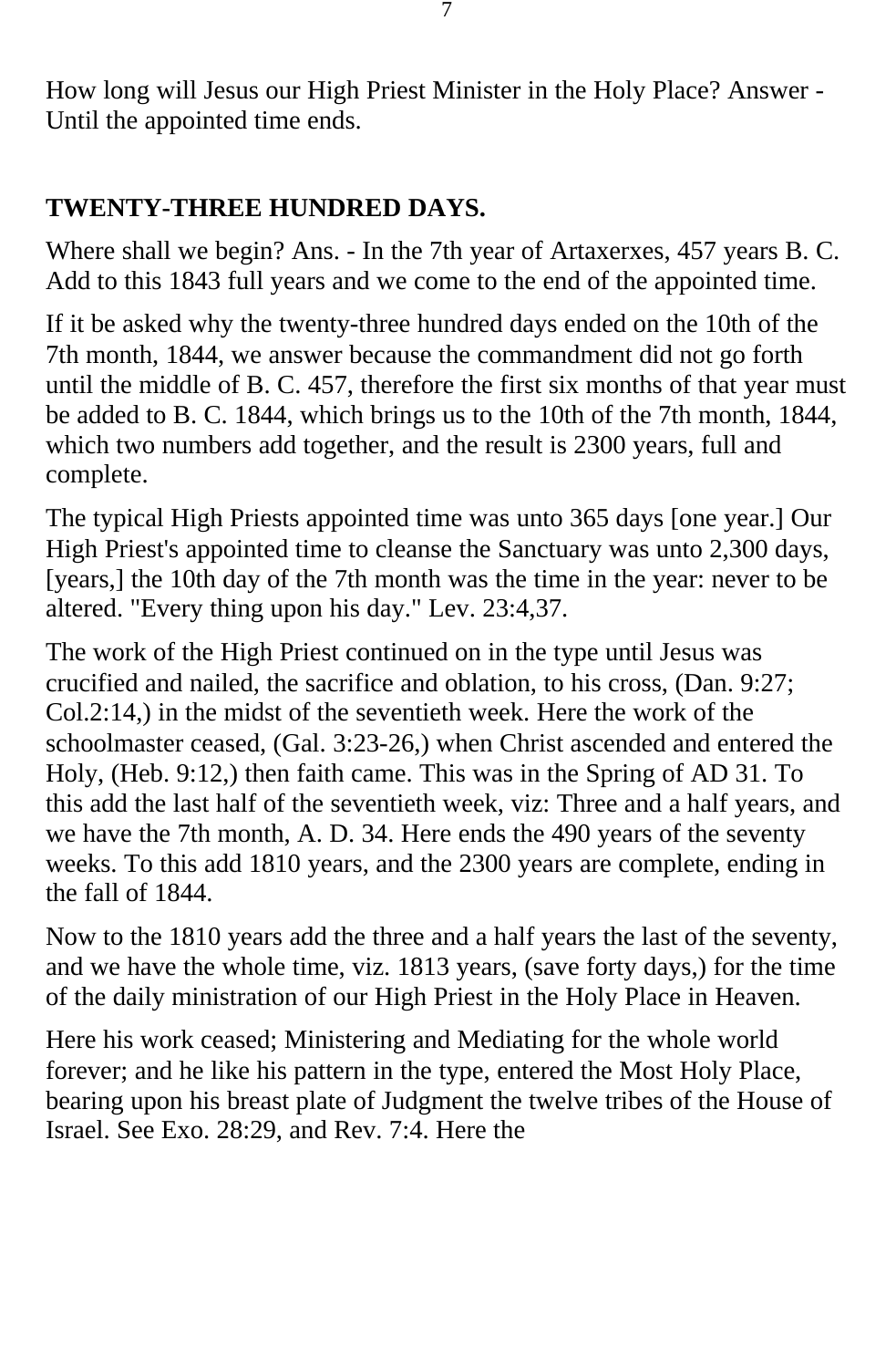#### **DOOR IS SHUT.**

For further proof, see the parable of the ten virgins: (Math. 25:1-12,) most strikingly and peculiarly fulfilled from the Spring to the Fall of 1844. "Great was the company of those that published it." Ancient nor modern history has never recorded the like of God's people. Why? Because there never was to be but one going out to meet the bridegroom, and that must accord with the one in the type, and it did most strikingly! Just look back to 1837, when the glorious doctrine of the second Advent began its rise and move through this land of messengers, with their first and second message.

What was all of this mighty move for? Ans. - To rally all the host of God on earth to get ready for the APPOINTED TIME. The proof was moving and continued to move more and more rapidly until it was clearly seen that the 2300 days of Daniel's vision was the appointed time for the Bridegroom to come and his people to go out to meet him. We explained, and at that time believed that the Lord Jesus was personally coming to redeem his people. We were disappointed in our, then explained, expectation. Jesus did not come to this earth then, but the Bridegroom did come, thus fulfilling the parable, and they that were ready went in with him to the Marriage and the DOOR was shut.

Here is where the master of the house, [walking amidst the seven golden candlesticks,] rose up and shut to the door.

DANIEL 7:9,10,13, shows how the Bridegroom came, viz: I beheld till the thrones were cast down and the Ancient of Days, [God the Father,] did sit. Where? In Judgment; between the Cherubims' wings, over the Mercy Seat, where he always set to judge his people, on the 10th day of the 7th month.

The flying Angel in Heaven and swift Messengers on earth, had just finished their message, crying with a loud voice, "the hour of his judgment is come." Where Daniel saw this, 9,10.

Then one like the Son of Man, (Bridegroom) is brought near before Him, (the Father,) where he sets in Judgment.

This is how the Bridegroom comes, not to earth, but to the Father, just as it was in the type: Jesus is represented like the son of man. When he descended to earth it is the Lord himself.

I have already adduced the proof that Jesus was setting with his Father on his throne in the Holy, where the seven lamps of fire were. Then at the appointed time, 2300 days, the Ancient of Days moves in something that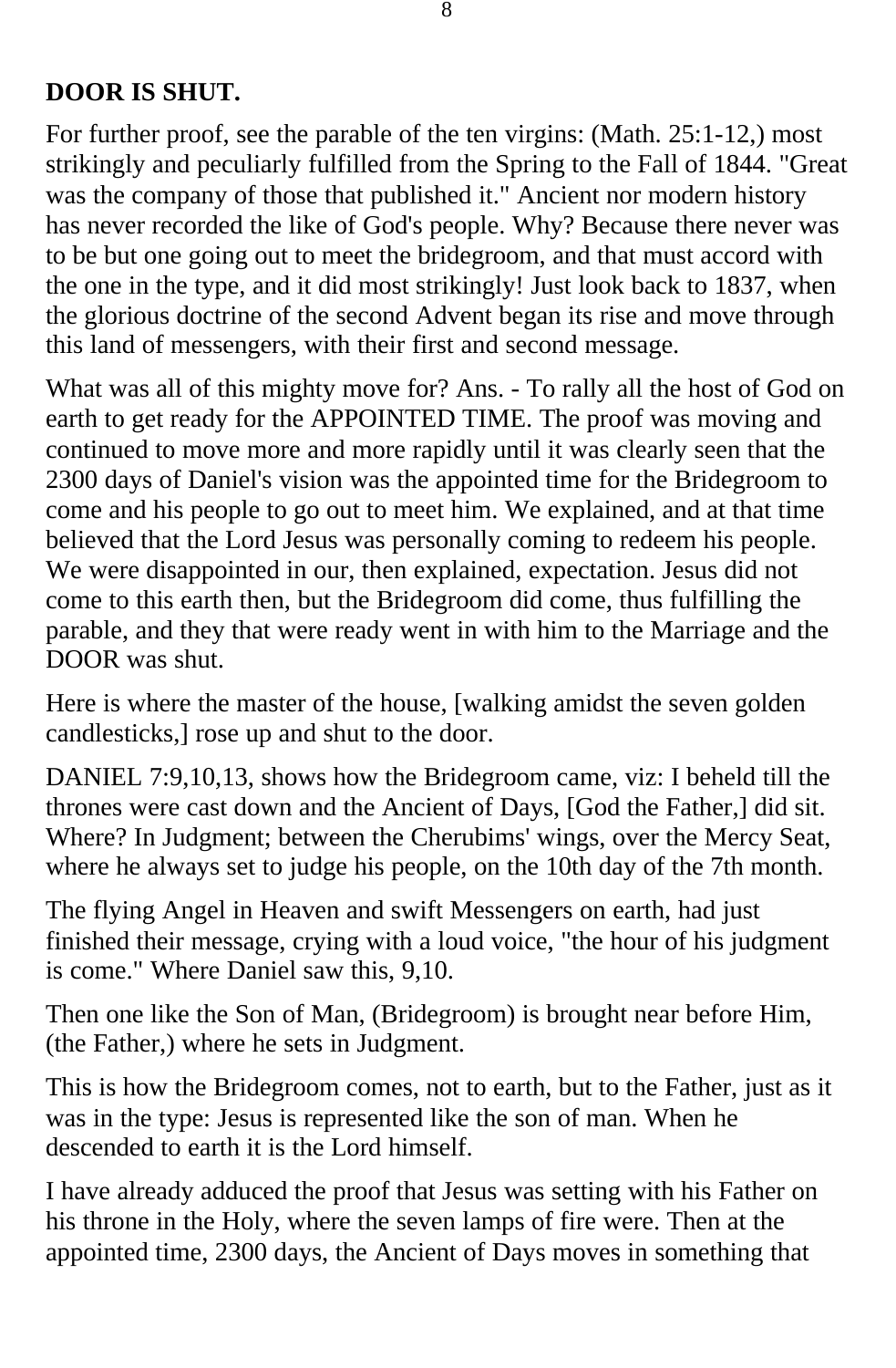has wheels burning like fire, with thousands of angels in attendance. Then one like the son of man is brought near before him, 13th verse, [see Chart.] How evident that both Father and Son here left the throne in the Holy and moved into the Most Holy, in accordance also with, and close of, the message of the flying angel in Rev. 14:6,7, to set in judgment; first to decide who is, and who is not worthy to enter the gates of the holy city; while the Bridegroom, High Priest, Mediator and crowned King of Israel stands before him advocating the cause of all presented on his breast plate of judgment. As Daniel sees it, the judgment is now set and the books open.

After this work is accomplished, then comes the Day of Judgment, [year day,] and perdition of ungodly men.

The seven spots of blood on the Golden Altar and before the Mercy Seat, I fully believe represents the duration of the judicial proceedings on the living saints in the Most Holy, all of which time they will be in their affliction, even seven years, God by his voice will deliver them. "For it is the blood that maketh atonement for the soul." Lev. 17:11. Then the number seven will finish the day of atonement, (not redemption.) Six last months of this time, I understand, Jesus will be gathering in the harvest with his sickle, on the white cloud.

After all, many contend that Jesus entered the Most Holy Place at his ascension. We have given sufficient proof to the contrary. Yet because of a few texts in Hebrews they object. Let us place two translations in juxtaposition.

## **KING JAMES'S TRANSLATION**

The Holy Ghost this signifying, that the way into the holiest of all was not yet made manifest, while as the first tabernacle was yet standing. Heb. 9:8.

Neither by the blood of goats and calves, but by his own blood, he entered in once into the holy place, &c. 9:12.

It was therefore necessary that the patterns of things in the heavens should be purified with these; but the heavenly things themselves with better sacrifices than these. 23d verse.

For Christ is not entered into the holy places made with hands, which are the figures of the true; but into heaven itself now to appear in the presence of God for us. 24th verse.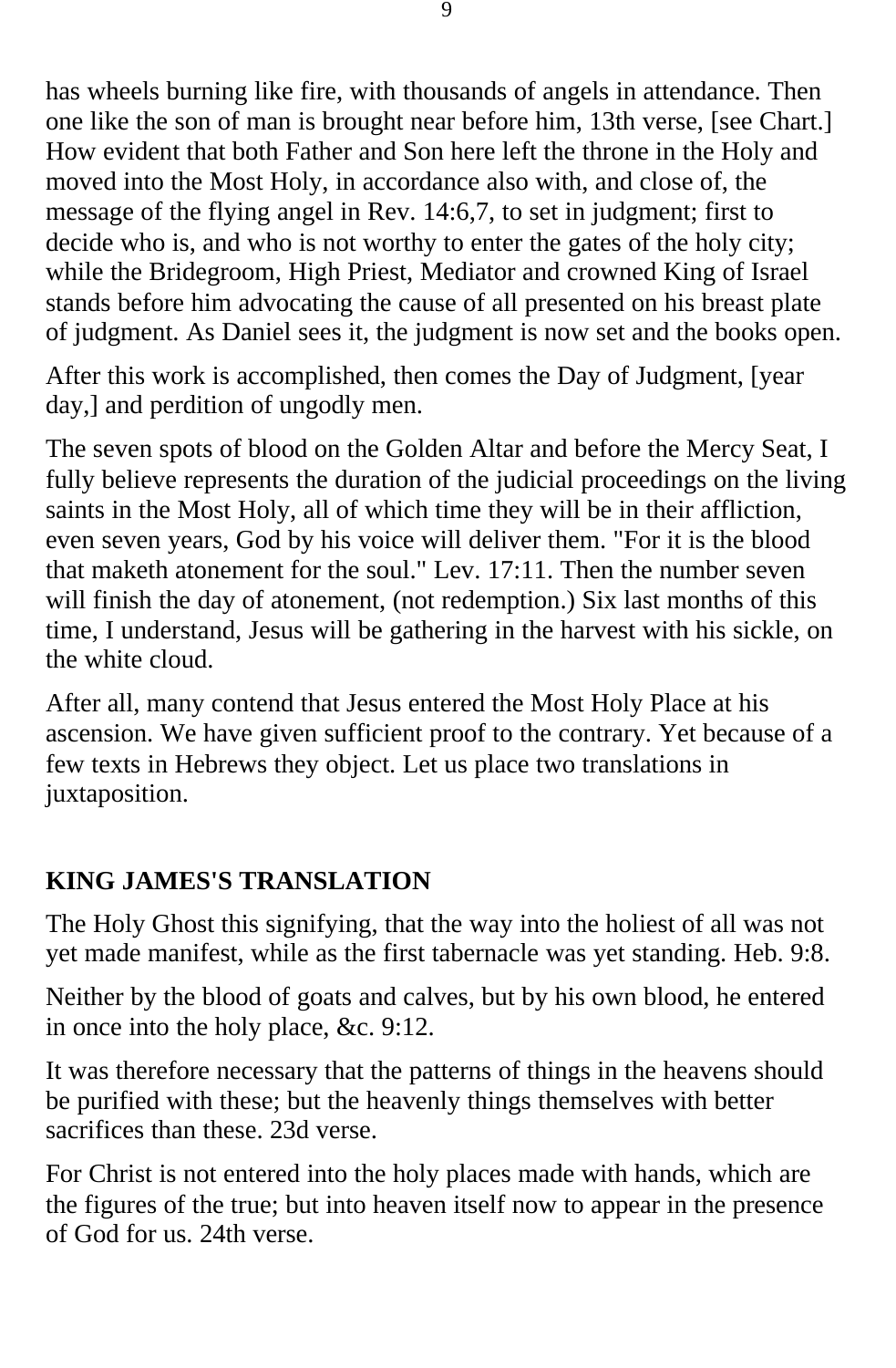Having therefore, brethren, boldness, or liberty to enter into the holiest, by the blood of Jesus.

By a new and living way which he hath consecrated for us through the vail, that is to say his flesh. 10:19,20.

## **MACKNIGHT'S TRANSLATION.**

The Holy Ghost signifying this: that the way of the holy places was not yet laid open, while the first tabernacle still standeth. Heb. 9:8.

Hath entered once into the holy places, not indeed by the blood of goats and of calves, but by his own blood, &c. 9:12.

There was a necessity therefore that the representations indeed of the holy places in the heavens, should be cleansed by these sacrifices; but the heavenly holy places themselves by sacrifices better than these. 23d verse.

Therefore Christ hath not entered into the holy places made with hands, the images of the true holy places but into heaven itself, now to appear before the face of God on our account. 24th verse.

Well then brethren having boldness in the entrance of holy places, by the blood of Jesus; which entrance he hath dedicated for us, a way new and living through the vail, that is his flesh. 10:19,20.

Now read Paul's description of these two holy places in either translation (Heb. 9:1-6.) and see how clear and lucid Macknight makes these texts appear by comparing them with the pattern given to Moses. (See chart.) One thing remember, that the two vails or doors open from the east, therefore it was morally impossible for any one to enter the second vail without passing the first, and then read carefully 9:6,7, and it must be seen that neither high priest in the type or anti-type, could enter the Holiest of all first, or even have any service to perform there, until they had first ministered in the holy place. Every argument of Moses and Paul is right opposite to it. Why? It makes the shadow bottom upwards even to pass through the holy and go into the holiest first. The high priest could not go there until he had ministered in the holy one year; Jesus our high priest could not enter into the holiest in Heaven until he had finished his daily ministration and filled his Mediatorial office for all the world from A. D. 31 to. A. D. 1844, 1813 ½ years.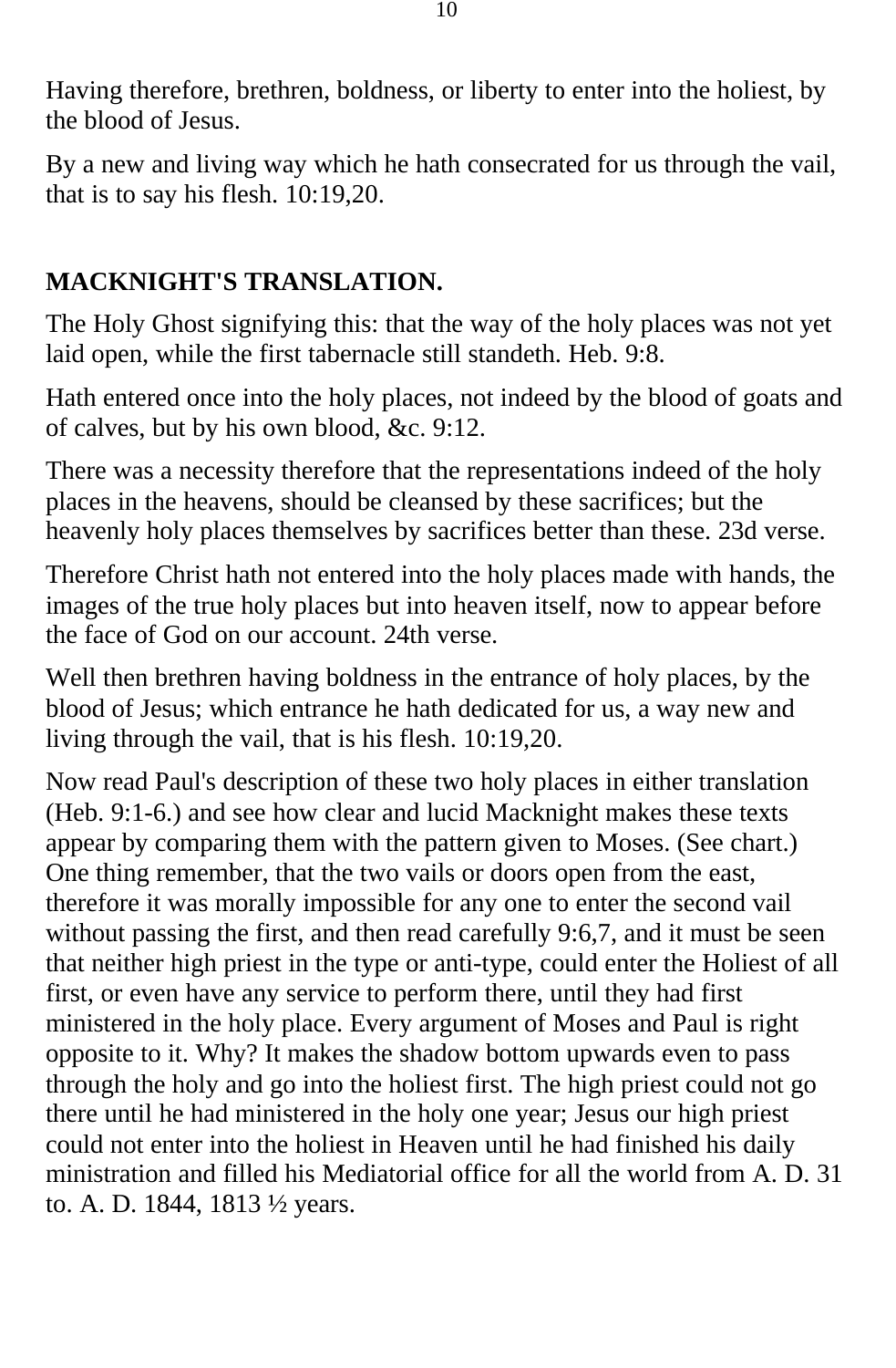But, say you, there is one more text in Heb. 6:19,20, "which entereth into that which is within the vail, whether the forerunner is for us entered, even Jesus made an high priest forever, after the order of Melchisedec." Some think here is proof that \our High Priest entered into the holiest or most holy place first. I ask, where? We see there is a second vail, 9:3. We have already adduced proofs of his entering within the first vail and of his being there sixty-five years after his ascension.

#### **REVELATION 10: 7.**

The message of the Second Advent descending from heaven to earth `one foot on the sea and the other on the land,' with hands uplifted to heaven, crying with a loud voice that time should be no longer. "But in the days of the voice of the seventh angel when he shall BEGIN to sound, the mystery of God should be finished, as he hath declared to his servants, the prophets. 7th verse. In the type, (Lev. 23.24,) the trumpet sounds the 1st day, the day of atonement and affliction, ten days after; so in the anti-type, the seventh trumpet must sound before the day of atonement and affliction comes. When it BEGINS TO SOUND, the mystery shall be finished. Paul shows this mystery to be the gospel to the Gentiles. Eph. 3:4-9. He speaks of its ending and mercy being extended to a remnant of literal Israel before the second advent. Rom.11. This also is where the door is shut at the end of the 2300 days. The times of the Gentiles are over.

#### **HOSEA 5 : 6, 7.**

"They shall go with their flocks and their herds to seek the Lord, but they shall not find him, he hath withdrawn himself from them. Now shall a month devour them with their portions." How evident that this is after the door is shut and Jesus had gone, or withdrawn himself into the holiest.

#### **REVELATION III**

And to the Angel of the church in Philadelphia, write: . . . He that openeth and no man shutteth and shutteth and no man openeth. 7th verse.

I know thy works, behold I have set before thee an open door, and no man can shut it. 8th verse.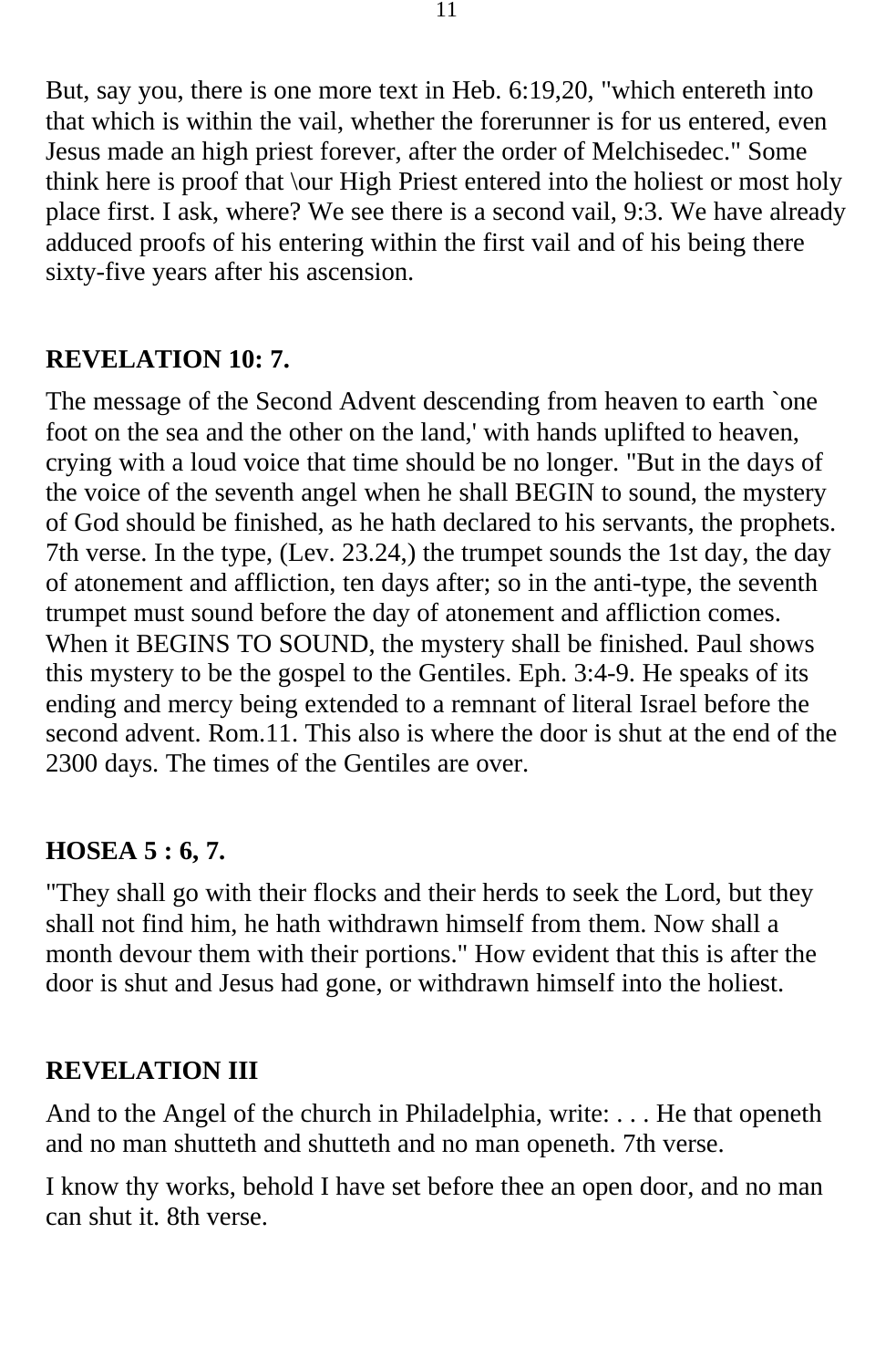This open and shut door spoken of here by our great High Priest in Heaven, (Heb. 4:14; 8:1.) is the same of which was shown Moses in the pattern. Exo.36:33,36. [See Chart.] Paul says, second vail, meaning of course two: first and second. Heb. 9:2,3.

The door in 20th verse, is the door of the heart. The meaning is this: After the door is shut and the one in the holiest open which no man can shut; Jesus rebukes, chastens and counsels the Laodiceans to repent and turn back to the open door set for the Philadelphia Church, from which they separated in the Spring of 1845.

In the second and third chapter of Revelation, the Church is divided into seven parts or states, during the Gospel dispensation. The charge of Jesus is very emphatic and peculiar to them all, and can only apply to them in their organized state. The fifth state of the Church is Sardis: 3:1-6; out of which the great body of the second Advent believers came in 1843 and '44. - 4th and 5th verses.

The sixth state of the Church is Philadelphia. It was made up or organized by second Advent believers principally from the churches in the fifth or Sardis state.

The seventh state is the Laodicean, organized by those who left the Philadelphia after the 2300 days, the appointed time, had ended. Hosea describes all their converts, v. 7. This is the state which the great head of the church is laboring to disband and dissolve: 3:14-21; see particularly 19th verse. Repent (and turn to the Philadelphia) for there is no other state of the Church since 1844, where the new commandment can be kept: John 13:34,35. Bible definition shows it to be the state or church of brotherly love.

Bring to remembrance things in 1844. Comparisons for that time are beyond our reach - past, present and future. The rushing from the sectional, sectarian branches of the nominal church (or Sardis state,) at that time, has no parallel. All, all was tending to a state of brotherly love. It was the noblest, and most mighty and glorious work ever performed by the church on earth. "The vision spoke." Hab. 2:3. Here then, at the close of this cry at midnight, this going out to meet the Bridegroom, was the point of time when the Philadelphia church was organized. This, I believe, is beyond dispute. Here, then, is where the language of Jesus applies, viz: opens one door and shuts another. Are not these the two doors in heaven, of which Moses received the pattern? [See Chart.]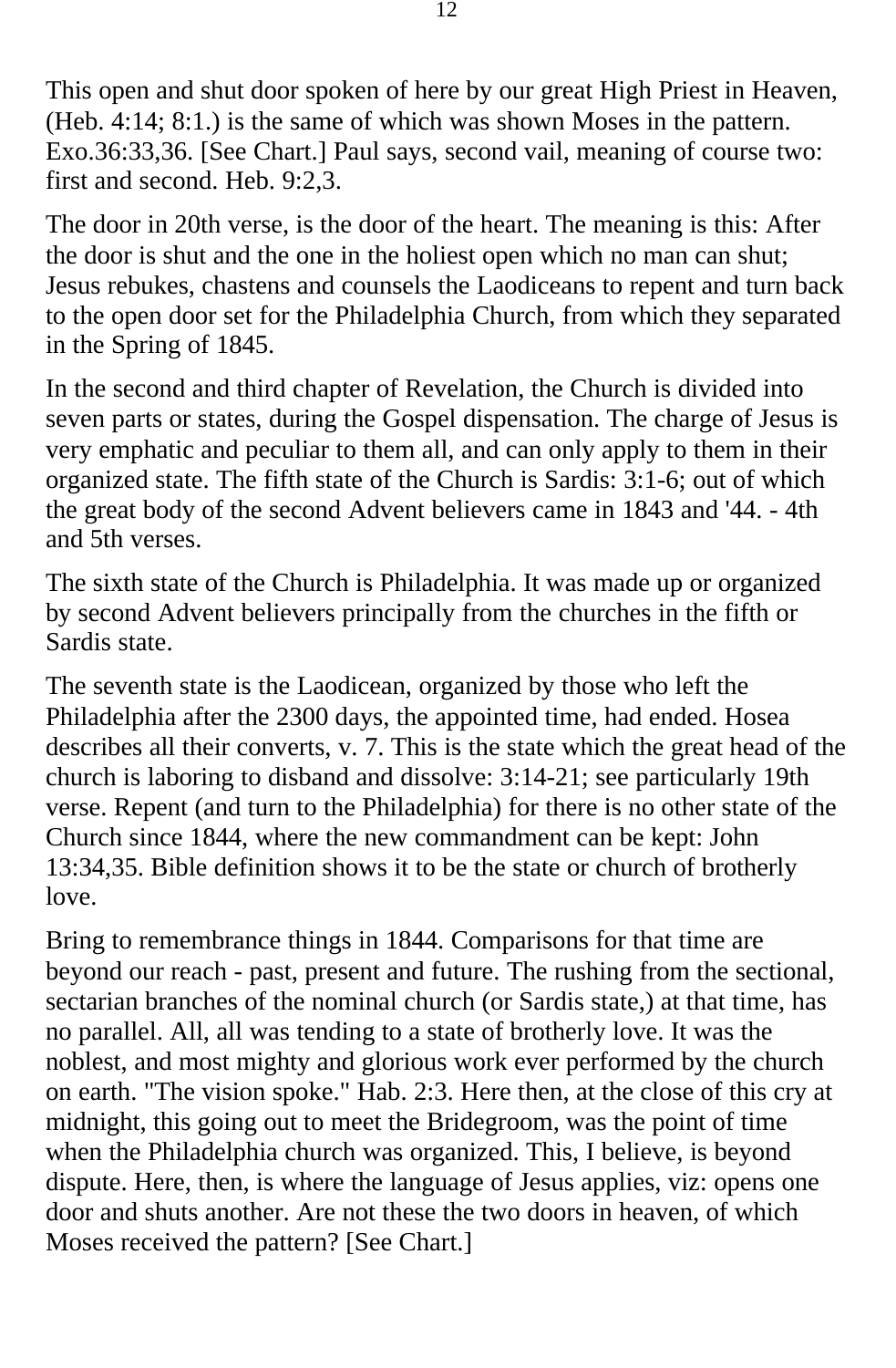Again. Is it not plain that the Laodicean, the seventh state, is organized after the sixth state? Yes. Then after the door is shut the Laodiceans organize, and not before.

The seventh state of the church has been organized about five years. It is in vain to say this is not so, and yet look for the second advent of Jesus. These three last states of the church will be here when Jesus comes. They all exist now. The scripture is not to be found, nor an argument from it framed, to prove that the shutting and opening a door in the text is not to be until the second Advent. Then is it not plain and conclusive, that the door was shut when this Philadelphia church was organized in the fall of 1844.

"And the temple of God was opened in heaven and there was seen the Ark of his Testament or Covenant:" Rev. 11:19. John, in his vision, speaks of this temple of God several times and as familiarly as of the temple which was in old Jerusalem, where he formerly worshipped, before it was destroyed. The Ark of the Covenant seen here is the same as in Paul's holiest of all: Heb.9:3. "The temple in heaven was opened." None but Jesus the master of the house, did this. How clearly this accords with his testimony to the Philadelphia church: 3:7. The great object for opening this temple was to cleanse the sanctuary at the end of the 2300 days, the appointed time, and in its season corresponding with the type, viz: 10th day of the 7th month. This door was shut during the 1813 years that the other was open. Now this is open and the other shut. While Jesus is pleading for the house of Israel in the holiest no third person is there: See the type, Lev. 16:17. As soon as the day of atonement is ended, seven angels come out of the temple with the seven last plagues, 15:5,6. This is the duration of the third angel's message in Rev. 14:9-13.

A great voice from the temple directs them to go and pour out the vials of wrath, and when the seventh is poured out, a great voice from the temple, from the throne, saying, it is done: 16:1,17. This is the voice of God.

The third angel in Rev. 14:9-13, continues his message and cry, until Jesus leaves the temple and is seated on the great white cloud. He begins as soon as the 2300 days end, and the door in the temple opens, for here is where he gets his message. Hear him - "Here is the patience of the saints, here are they who keep the commandments of God, and the faith of Jesus." Why cry this? Because he sees inside of the door of the temple, [see Chart,] the Ark of the Covenant containing the ten original commandments, of which Moses received a copy, pattern or type, and placed it in the typical sanctuary here on earth.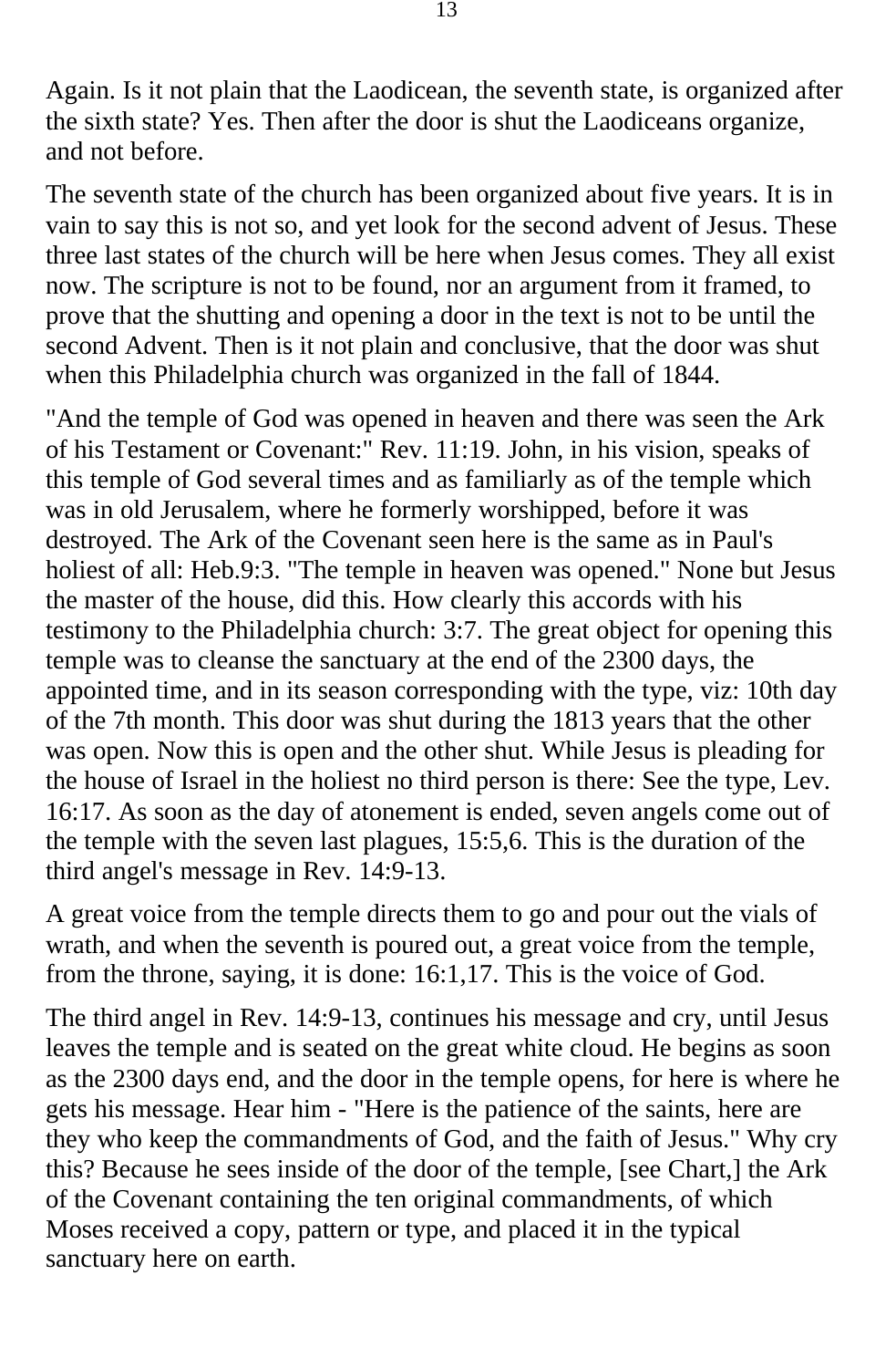This is God's Covenant with man. See with what sacred strictness and attention he required it to be guarded, viz. 22,000 sanctified Levites to pitch around about and guard it "that no wrath come on the people." Num. 1:53; 3:38: besides the 600,000 armed men on each quarter, on the outside. Is there any less attention in guarding the original Covenant in heaven? No. There it is deposited in the Ark, covered with the Mercy Seat. A Cherubim on each end covering it with their wings; the water of life flowing out from under it. Since the door was opened in 1844, our great High Priest stands before it, and God between the Cherub Wings above, with his all-seeing eye upon it. Ten thousand times ten thousand angels for an outside guard.

God gave the pattern in charge to Moses and forbids him to add or diminish from it.

God says, "My Covenant will I not BREAK, NOR ALTER the WORD that is gone out of my mouth," at Mount Sinai. Now we are told by one class of people that the fourth commandment in this Covenant was changed or altered at the resurrection of Jesus, while another in all their zeal declare they were all abolished at the crucifixion of Jesus. Neither of these two classes of people can produce one single text from Genesis to Revelation to prove their assertion.

He has said he will not BREAK NOR ALTER! God cannot lie! Why continue to charge him with folly! His commandments are as holy, pure and binding to-day, as ever they were, and it is not in the power of man to prove them otherwise.

Why this third angel's loud cry about the commandments of God, because the fourth one, which had been trodden down for many generations, is to be restored and kept as the commandment requires. The second angel's message and voice from heaven required God's people to leave the churches. The seventh-day Sabbath could not, nor can not now be restored there. It is to be done in the Philadelphia state of the church, and no where else. This is the present truth in the commandments in the Ark of his Testimony. The present truth in this is: That the master of the house has risen up and shut the door, and now stands beside the Ark containing the commandments. The "Present Truth," then, of this third angel's message is, THE SABBATH AND SHUT DOOR. See the picture on the Chart.